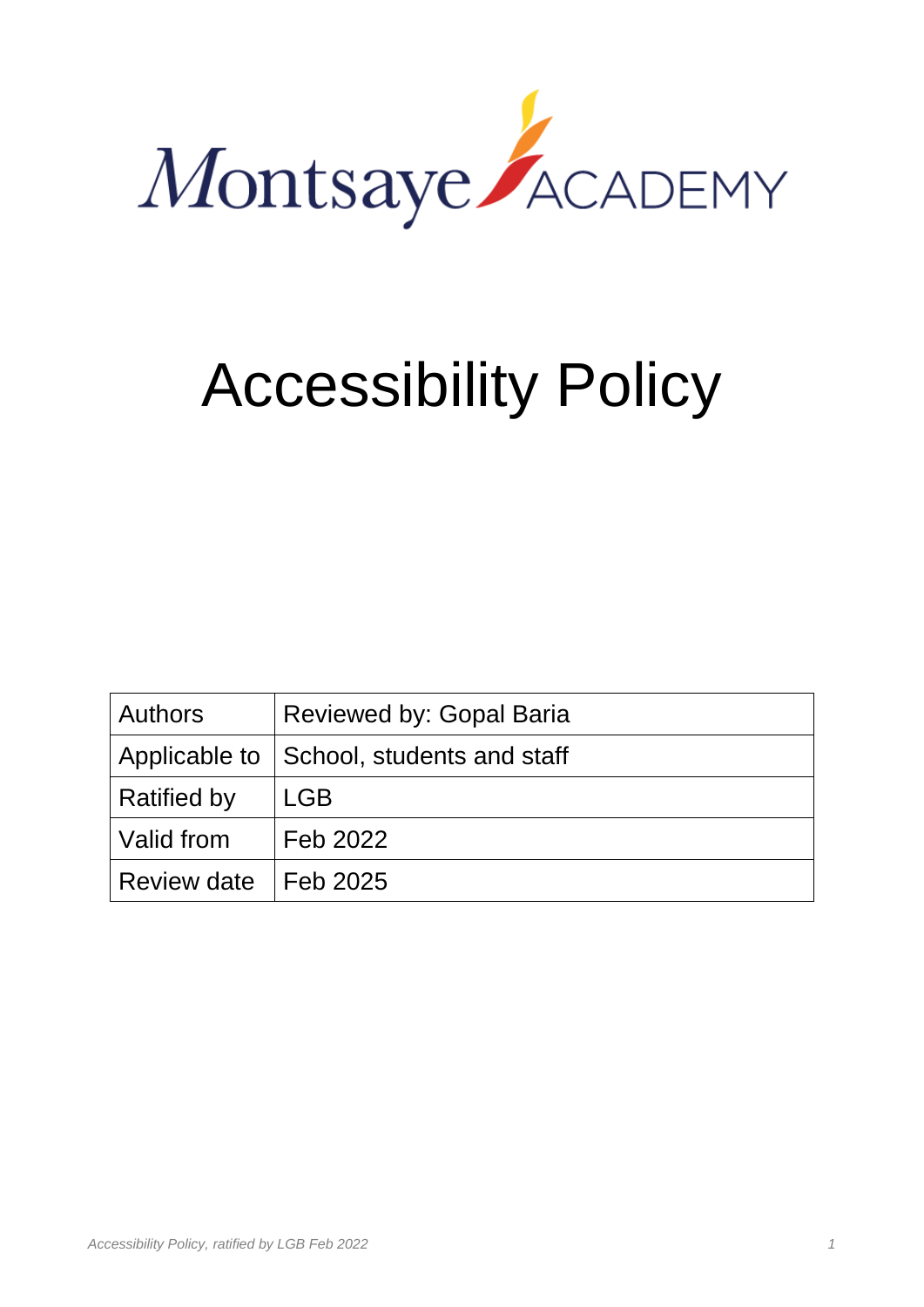

Montsaye Academy expects and is committed to achieving the highest standards from every student and member of staff, embracing our core values of Excellence, Resilience and Aspiration.

### **Objectives:**

In line with the Equality Act 2010 the objectives of this policy are to:

- 1. Ensure all students, including those with a disability as defined within the Equality Act, have access to a broad and balanced curriculum
- 2. Ensure that reasonable and suitable adjustments are made to the physical environment to ensure students with a disability are able to participate fully in school life
- 3. Make suitable adaptations to the physical environment in response to student need
- 4. Overcome potential barriers to learning and assessment for students with a physical or learning disability

#### **Reasonable Adjustments:**

The school's duty to make reasonable adjustments is summarised in the Equality Act 2010 as:

- Where something a school does places a disabled pupil at a disadvantage compared to other pupils then the school must take reasonable steps to try and avoid that disadvantage.
- Schools will be expected to provide an auxiliary aid or service for a disabled pupil when it would be reasonable to do so and if such an aid would alleviate any substantial disadvantage that the pupil faces in comparison to non-disabled pupils

Montsaye Academy is committed to making reasonable adjustments for students with physical disabilities and learning disabilities. The details of these adjustments are explained further below.

#### **Information of Students' needs and plans for accessibility**

- Whole staff training is provided to share information on individual students
- Where appropriate specific advice is provided from advisory services such as Visual and Hearing impairment teams and other services available from the local offer
- Student tracking activities or feedback from lesson observations or learning walks provide specific support on improving accessibility where appropriate
- SENDCO provides details of reasonable adjustments to teachers and support staff which are emailed and available on the shared drive for reference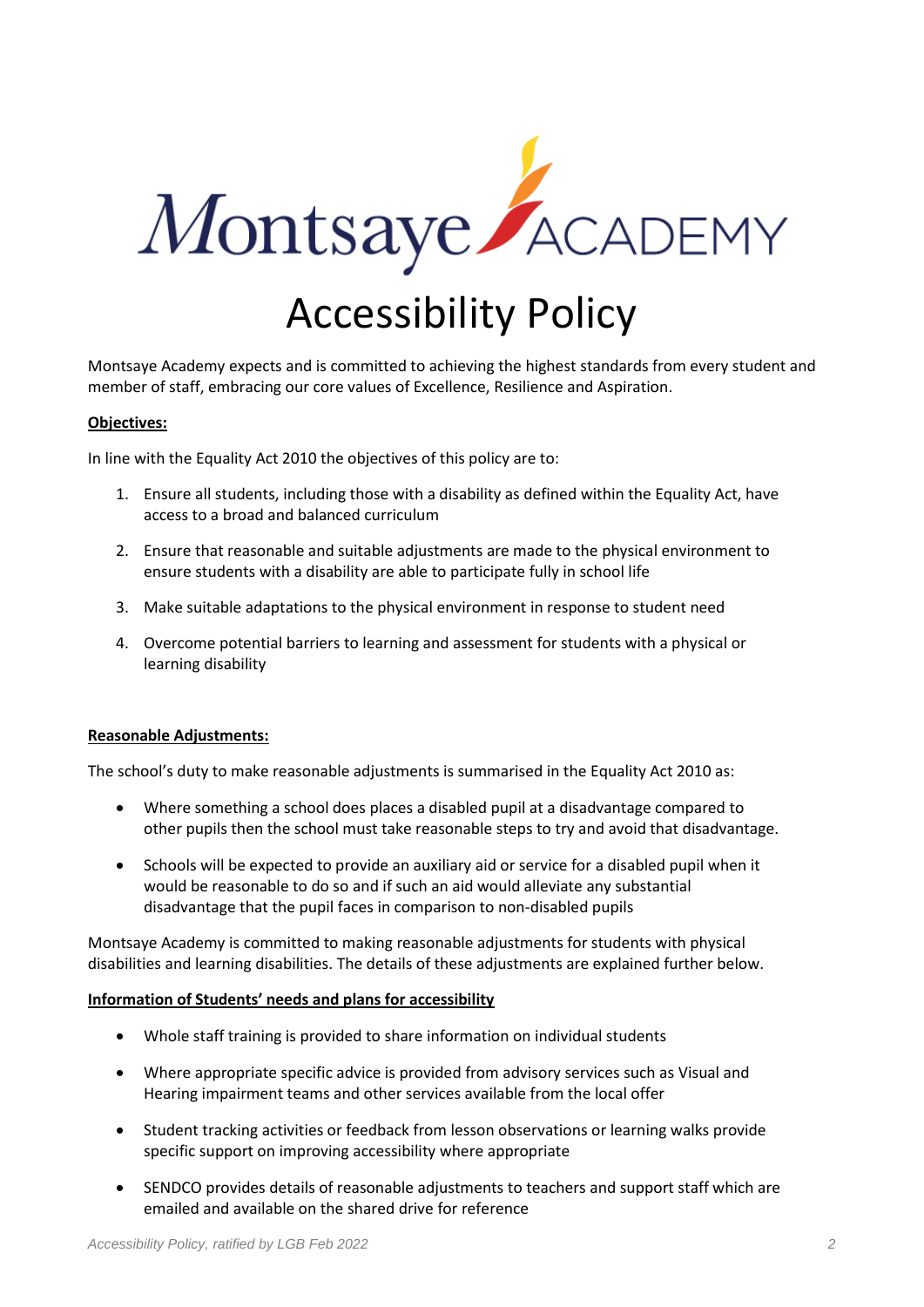- Summary health care reports are written, shared with staff via email and available on the shared drive
- Individual students are reviewed by the SEND team and any relevant actions for modifying reasonable adjustments are made

## **Accessibility and reasonable adjustments for students with Physical Disabilities**

- During transition procedures the Pastoral and SEND teams request information from previous schools about physical disabilities
- The SEND team review all information and arrange for a meeting with the student and family before the point of transition
- Where the student has a Statement of Special Educational Needs (SEN) or an Education, Health and Care plan (EHC), the SENCo attends the relevant statement review
- Where appropriate, students have access to physical aids such as adapted equipment and tools in technology, art, ICT, PE and extracurricular activities
- Where appropriate, students have access to ICT to support with visual impairments
- During the first two weeks of transition, the SEND team track and monitor how well students are accessing the physical environment and report back to the SENDCo
- There are two lifts and two wheel chair lifts on site
- Where appropriate, students are permitted to leave lessons 5 minutes earlier than other students with a peer to allow for ease of accessibility across the site
- All school visits are planned to accommodate any students with physical disibilities and have a named member of staff for support throughout
- Transport arrangements are made with the family/carers or local authority where appropriate so students have easy access to the school buildings

# **Accessibility and Reasonable Adjustments for Students with Learning Difficulties**

- The SENDCo along with the SEND and pastoral teams lead the development and management of the provision for students with learning difficulties
- CPD activities are available for staff at regular points throughout the year. This includes Autism awareness, Dyslexia and supporting students with ADHD
- The school promotes dyslexic friendly approaches as effective way of providing Quality First Teaching for all students
- Support and advice on effective differentiation strategies are provided through feedback from observations, learning walks and work sampling, and as part of whole staff, ECF, trainee and new staff training.
- Where appropriate, a modified or alternative curriculum is provided to ensure students have equal opportunities to achieve